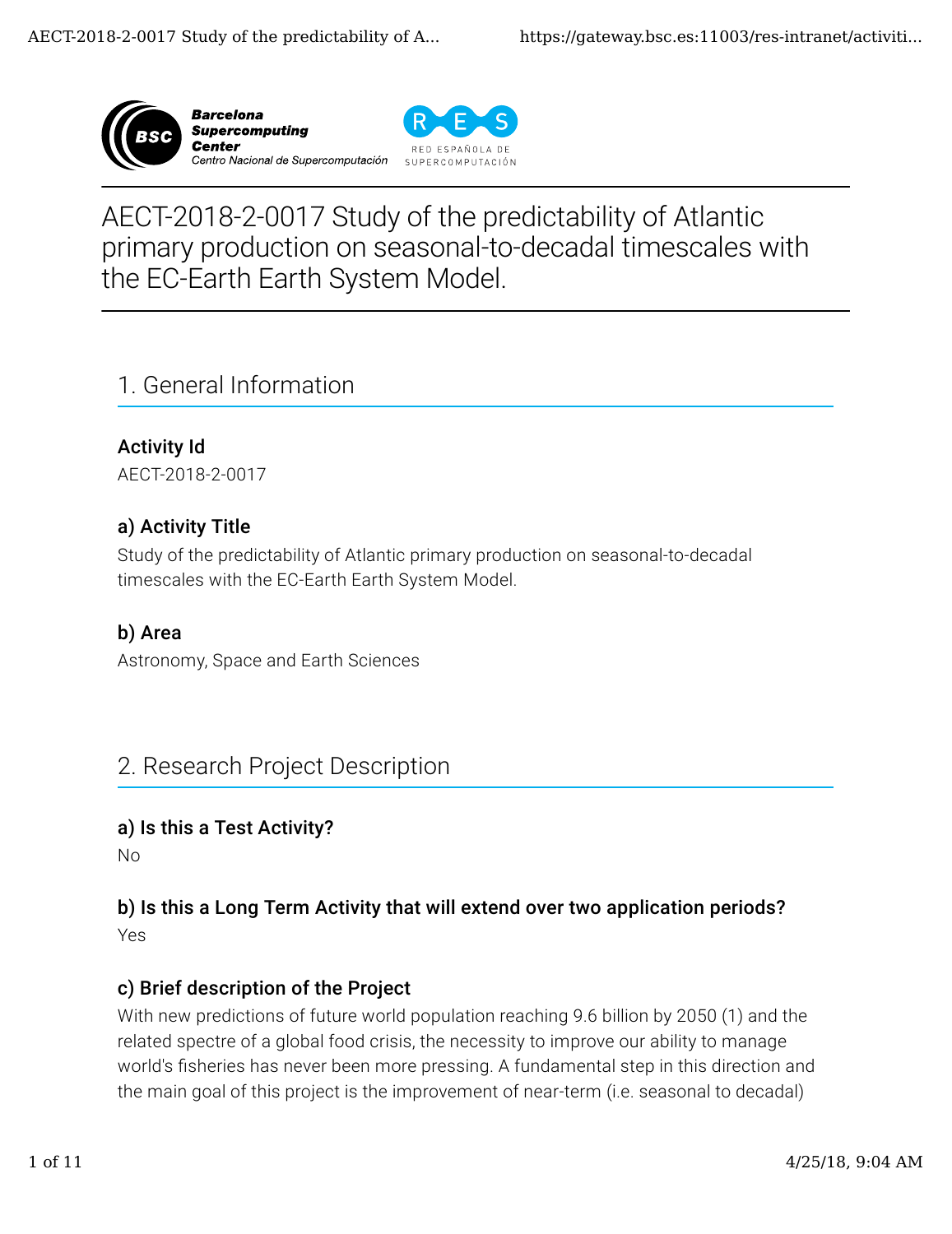predictions of Net Primary Production (NPP) in the Atlantic Ocean. NPP is the rate of production of phytoplankton biomass, the primary source of food for marine animal life. A recent study showed the existence of a close relationship between fish biomass and NPP in the open ocean (2) . According to "The State of World Fisheries and Aquaculture-2012" (3), in 2010 the Eastern Tropical Atlantic sustained two of the top three fishery industries of the African continent (Morocco and Senegal) with total catches of ~4 million tons while the Northeast and Northwest Atlantic areas together summed ~11 million tons of landed fish with important economic impacts on both Europe and North America. However, all 6 Atlantic fishing areas identified in the report have shown decreasing trends or considerable fluctuations in catches during the past decades resulting from either environmental variability, fishing pressure or a combination of both. Many studies point to a tight connection between fluctuations in fish populations and both natural climate variability  $(4)$  and anthropogenic climate change  $(5)$ . However, in the past fish stocks management has often relied on the assumption that marine ecosystems were in longterm equilibrium, with fishing pressure being the dominant factor controlling fish populations. This resulted in management strategies based on extrapolations from historical time-series of fish catches, leading in some cases to overestimated sustainable harvest rates that contributed to the decline of fish stocks (6). Therefore, the improvement of ecosystem-based strategies is becoming a priority for near-future fisheries management (7). Over the past few years near-term climate predictions have emerged as rapidly improving tools at the service of society and decision-makers. The 5th Coupled Model Intercomparison Project (8) (CMIP5) that contributed to the 5th Assessment Report (AR5) from the Intergovernmental Expert Panel on Climate Change (IPCC), included a set of near-term climate predictions that proved skilful at regional scales (9) . Moreover, near-term climate predictions have proven their ability to predict global-scale variability mechanisms like, for example, the recent ocean-driven hiatus in the increase of global surface temperature (10) or the fluctuations in the strength of the North Atlantic subpolar gyre (11) . Near-term climate predictions can be performed using stateof-the-art Earth System Models (ESMs). ESMs are complex tools that attempt to represent all the processes that are of relevance for climate. They are formed by several coupled modules representing the physical state of the atmosphere, ocean and land surface. Furthermore, ESMs usually include a representation of ocean biogeochemical cycles. EC-Earth (12) will be the model used to develop the activities proposed here and its ocean biogeochemical component PISCES (13) will provide the model estimate of NPP.

Producing near-term ocean biogeochemistry predictions is an emerging and promising idea but it has been applied only to one model so far, to investigate the predictability of NPP over the tropical Pacific (14). The research project proposed here will move beyond this first attempt by using different and more sophisticated initialization techniques for the physical state of the ocean and, in particular by investigating the improvement in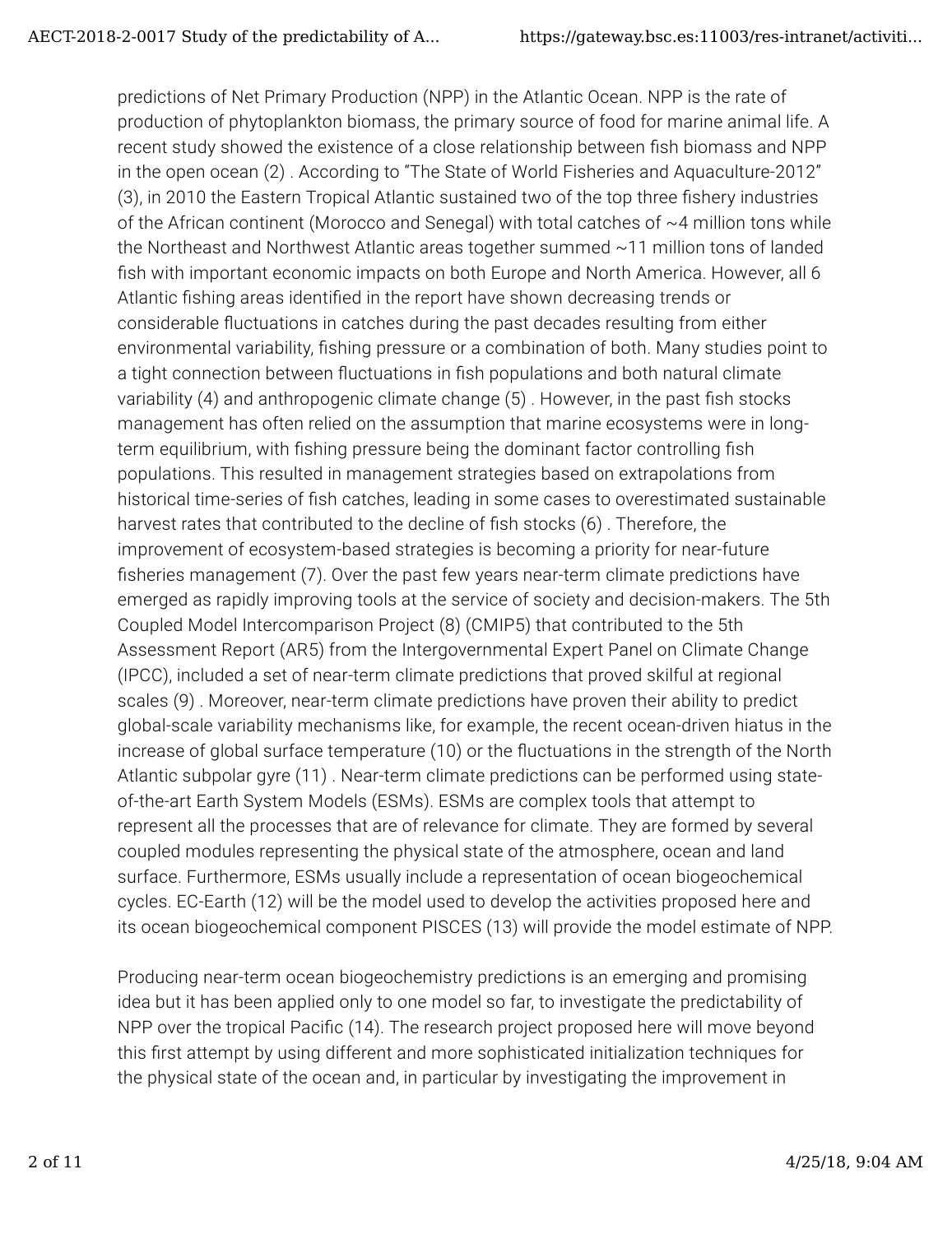predictability skill derived from the concurrent initialization of reconstructed 3D nutrient fields. We plan to perform a set of experiments with the EC-Earth ESM within the context of the project : "Near-term predictability of net primary production in the Atlantic Ocean" (NeTNPPAO), a Marie-Curie Individual Fellowship awarded to the principal researcher on this proposal (Ref.: NeTNPPAO-708063).

#### References:

1 Gerland P., et al. Science. 346: 234–237; 2014.

2 Irigoien X., et al. Nature Communications. 5: 3271; 2014.

3Fisheries and Aquaculture Department, FAO of the United Nations. The state of World Fisheries and Aquaculture -2012.

- 4 Lehodey P., et al. J. Clim. 19: 5009–5030; 2006.
- 5 Brander K. J. Mar. Syst. 79: 389–402; 2010.
- 6 Keyl F. & Wolff M. Rev. Fish Biol. Fish. 18: 273–299; 2008.
- 7 Gewin V. Nature. 524 (7566): 396; 2015.
- 8 Taylor K. E., et al. Bulletin of the American Meteorological Society. 93(4): 485–498; 2011.
- 9 Doblas-Reyes, F. J. et al. Nat Commun 4, 1715 (2013).
- 10 Guemas, V., et al. Nat. Clim. Chang. 3, 1–5 (2013).
- 11 Wouters, B., et al. Geophys. Res. Lett. 40, 3080–3084 (2013).
- 12 Hazeleger, W. et al. Bull. Am. Meteorol. Soc. 91, 1357–1363 (2010).
- 13 Aumont O. & Bopp L. Global Biogeochem. Cycles. 20: GB2017; 2006
- 14 Séférian, R. et al. Proc. Natl. Acad. Sci. U. S. A. 111, 11646–51 (2014).

### d) Grants and funded projects related to this activity

| Reference code<br>708063 | Project title<br>Near-term predictability of net primary production in the<br>Atlantic Ocean |                        |                    |  |  |
|--------------------------|----------------------------------------------------------------------------------------------|------------------------|--------------------|--|--|
| Starting date            | Ending date<br>2019-01-31                                                                    | Total financing        | Financing          |  |  |
| 2017-02-01               |                                                                                              | (in EUR)<br>170.121,60 | source<br>European |  |  |

#### e) Brief description of the Project (if this Activity takes place in the context of a Technology or Industrial Project)

### f) Specific Activity proposed

Before performing historical reconstructions and near-term climate predictions with an ESM, the representation of the global ocean biogeochemical fields should be equilibrated using preindustrial levels of atmospheric CO2. This requires running a long simulation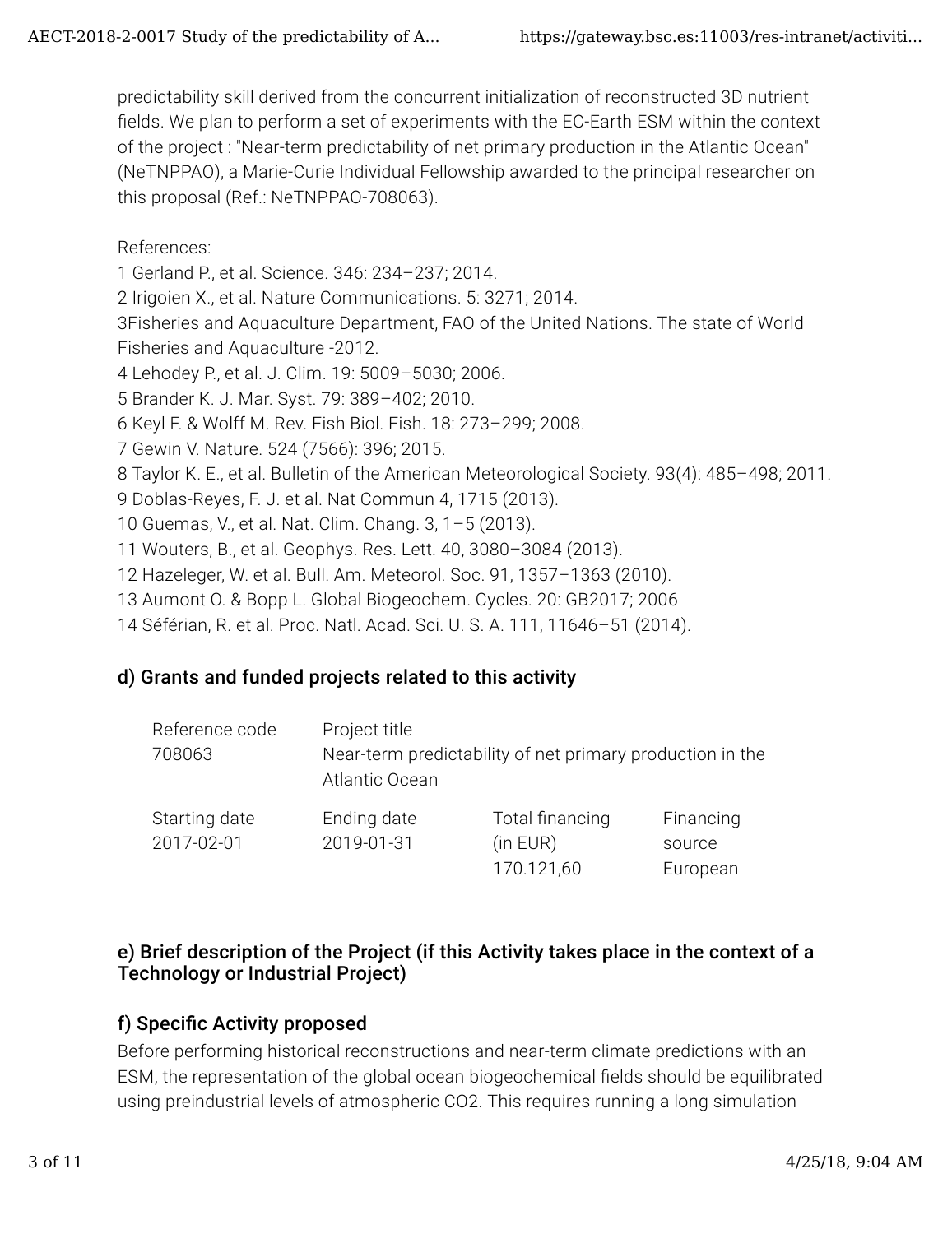(called spin-up) of the order of at least 3000 years to allow all the relevant biogeochemical tracers to reach a steady-state solution in the interior of the ocean. This activity is currently being carried out within the framework of a national project (DeCUSO, Ref: CGL2017-84493-R) using computing hours awarded by RES in the previous call (AECT-2018-1-0020 Seasonal-to-decadal predictions of ocean carbon uptake with the EC-Earth Earth System Model). Therefore, this proposal focuses on building upon and expanding the set of simulations carried out within DeCUSO. In particular, here we will test three different initializations techniques with the objective to establish the optimal set-up for ocean biogeochemistry within the prediction system of BSC.

Future near-term climate is the result of two components : a) - atmospheric composition relative to radiatively active gases (including anthropogenic contribution); b) - an internally generated component that represents the natural variability of climate. ESMs can be used to simulate historical and future climate by constraining the radiative forcing (component a) with a time-varying atmospheric composition based on observed data and future emission scenarios, respectively. These simulations do not attempt to phase the model's prediction with the observed natural variability of the climate (component b) and are thus useful only in a statistical sense on centennial timescales. ESMs can also produce climate reconstructions where, besides the radiative forcing, the natural variability is also taken into account by continuously constraining the model' solution towards the observed state of the climate through sophisticated numerical techniques commonly referred to as data assimilation (or nudging, here used as a synonym). Finally, ESMs can be used to perform near-term climate predictions where the radiative forcing is still constrained throughout the simulation but only the simulation's initial state is constrained towards the observed climate through data assimilation, a procedure referred to as initialization. The evaluation of the ability of a model and a particular initialization technique to produce skilful nearterm climate predictions is normally assessed by comparing retrospective climate predictions with available observations (or reanalysis products). Retrospective climate predictions, are predictions of the past climate initialized using only contemporaneous information available at the time of starting the simulation . Here, the expressions: "nearterm climate predictions" and "retrospective climate predictions" are used as synonyms.

Because near-term prediction of ocean biogeochemistry is a new field of research there is still a lack of literature as to which, where and how variables should be initialized to perform such predictions. For example, the ocean biogeochemical model could be treated as a passive "passenger" responding to ocean dynamics. In this case, its solution is not interfered with any initialization. On the other hand, some degree of constraint can be applied directly to ocean biogeochemical fields using, for example, climatological observations of macro-nutrients (e.g. nitrate, phosphate, silicate). Furthermore, some regions with particularly poor observation coverage (e.g. Southern Ocean) could be left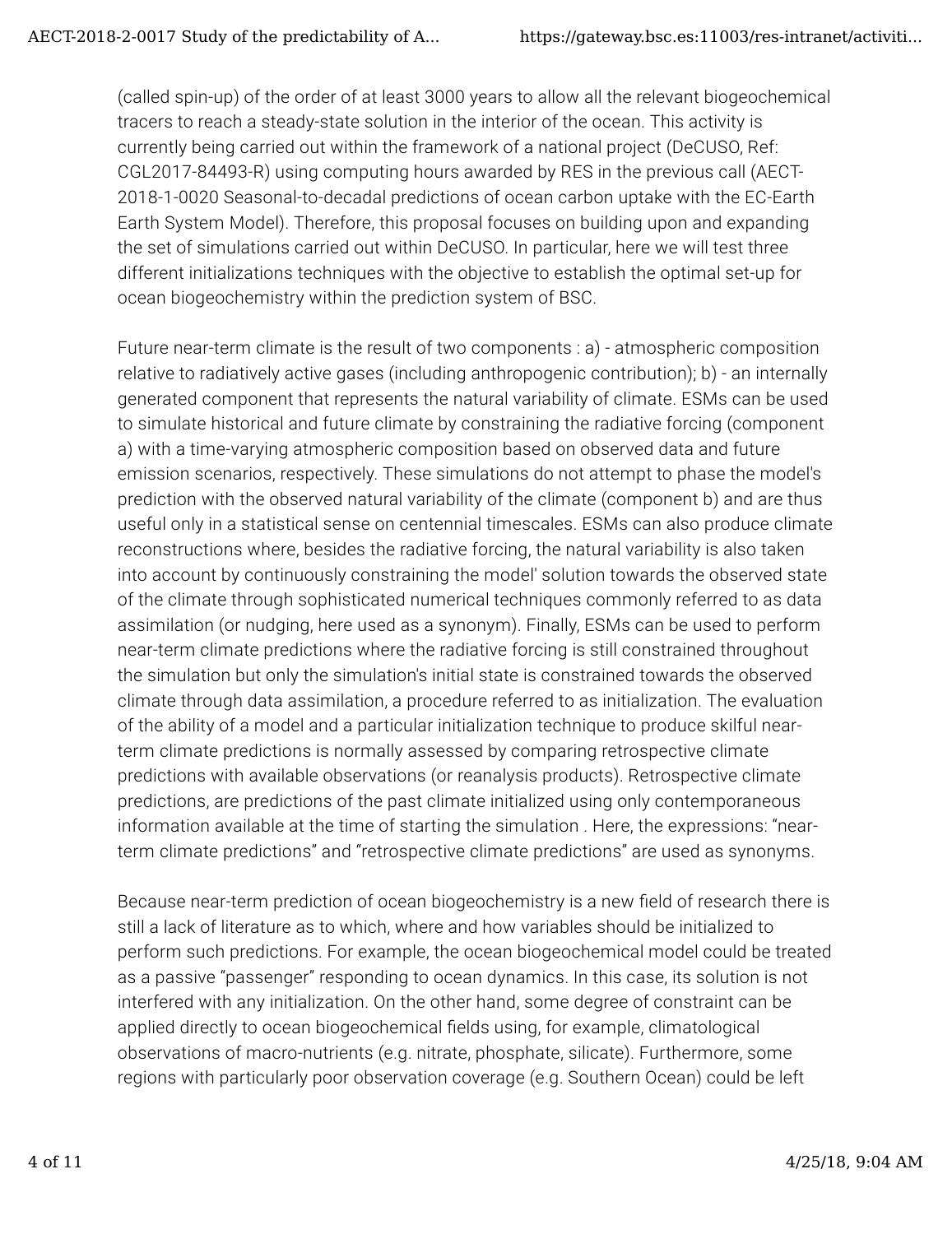out of the initialization process. Moreover, near-term predictions can be initialized directly from observations or reconstructions performed with another model or from a reconstruction performed with the same model used for the prediction. Only a couple of the above possibilities (and their combinations) have been tested so far.

Here, we will test three such techniques by producing three sets of retrospective nearterm predictions covering the period 1987-2024. Specifically, we will initialize predictions using:

1- physical and biogeochemical fields taken from an ocean-only reconstruction where temperature and salinity, as well as macro-nutrients are nudged towards observations. 2- physical and biogeochemical fields taken from a reconstruction performed with the full EC-Earth configuration (atmosphere+ocean+ocean biogeochemistry) where only temperature and salinity are nudged.

3- physical and biogeochemical fields taken from a reconstruction performed with the full EC-Earth con�guration (atmosphere+ocean+ocean biogeochemistry) where temperature and salinity as well as macro-nutrients are nudged.

For each set, we will initialize predictions every three years starting in 1987 and ending in 2014 and we will run ten forecast years with 10 members for each forecast start date. Simulations performance will be evaluated using a wide variety of prediction scores against available observations. Researchers at BSC develop and distribute a R package designed for forecast verification: s2dverification ( = seasonal to decadal verification) which will be the main tool in the evaluation process. The datasets used for the atmospheric and oceanic data-assimilation and initialization will be reanalyses from the ECMWF (European Center for medium Range Weather Forecasts): ORAS4 and ERA40 / ERA-interim or newer if available when the project starts. Observed sea ice concentration and sea ice drift will be prescribed from HadISST, NSIDC or OSISAF datasets or from a newer product if available. For ocean macronutrients, only monthly climatological fields are available from the World Ocean Atlas 2013. An independent dataset used for validation of SST will be the NOAA (National Oceanic and Atmospheric Administration) ERSSTv3b (15) . NPP will be validated using three estimates derived from different algorithms: the Vertically Generalized Production Model (16) (VGPM), the Eppley-VGPM (17) and the algorithm proposed by Marra et al. (2003) (18) . These algorithms use remote sensing chlorophyll derived from NASA sensors SeaWiFS (1997-2008) and MODIS-Aqua (2002-present). Finally, surface nitrate will be partially validated using a new product available for the period 2005-2010 (19) .

The three set of predictions described here will be also compared to one that is being performed within DeCUSO, where physical and biogeochemical �elds are taken from an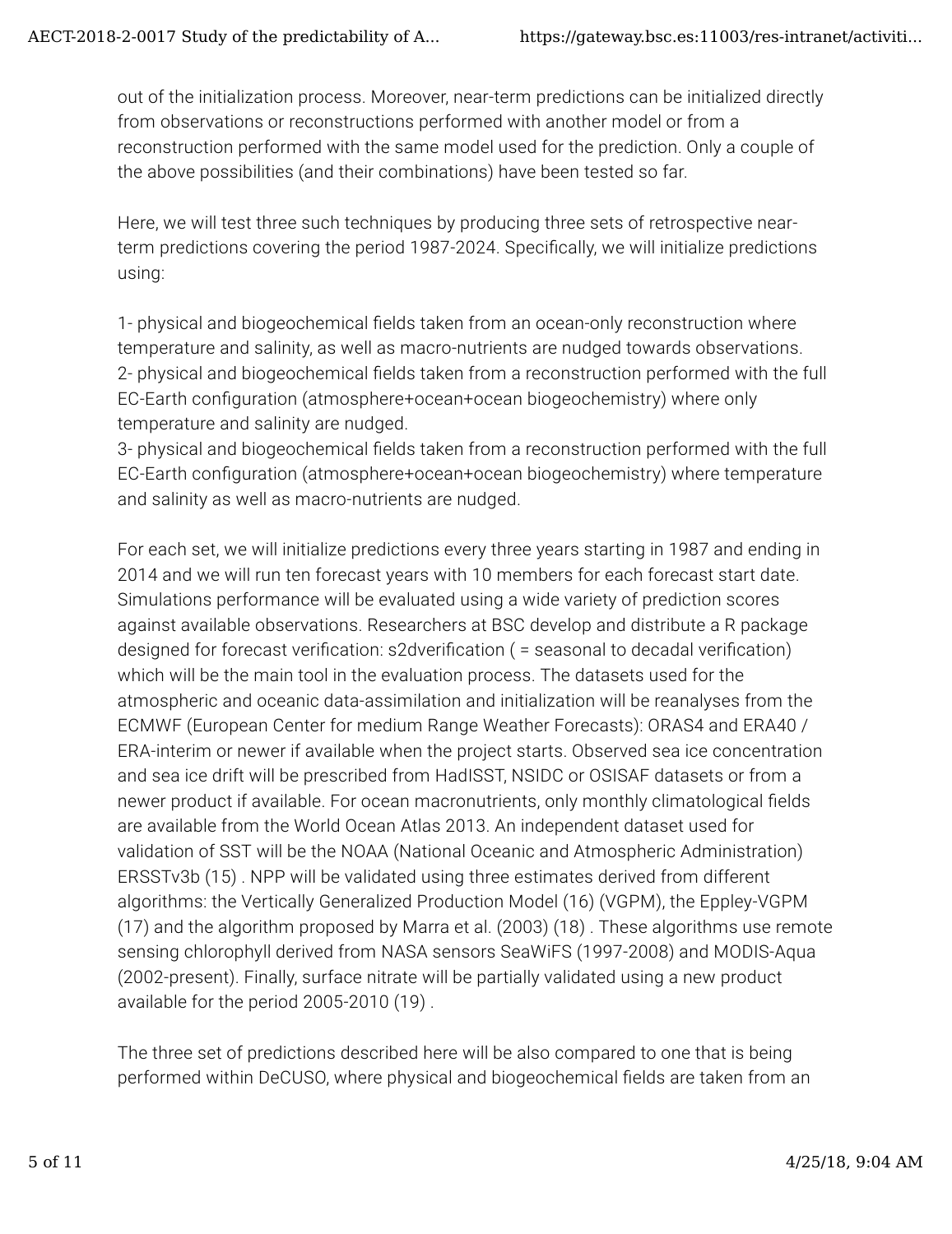ocean-only reconstruction with only temperature and salinity nudging. Finally, the set of predictions giving the best skill score will be extended to one start date per year to have a more complete assessment of the predictability of NPP in the Atlantic Ocean.

Summary of simulations

#### First phase

1 NEMO stand-alone+PISCES x 56 years (reconstruction for Set 1) 2 EC-Earth (fully coupled model) x 56 years (reconstructions for Set 2 and 3) Set 1 - 10 start dates x 10 members x 10 years (fully coupled EC-Earth) Set 2 - 10 start dates x 10 members x 10 years (fully coupled EC-Earth)

Second phase

Set 3 - 10 start dates x 10 members x 10 years (fully coupled EC-Earth) Extension of best-performing set: 18 start dates x 10 members x 10 years (fully coupled EC-Earth).

#### References

15 Smith, T. M., et al. J. Clim. 21, 2283–2296 (2008). 16 Behrenfeld M. J. & Falkowski P. G. Limnol. Oceanogr. 42: 1–20; 1997 17 Behrenfeld M. J., et al. Global Biogeochem. Cycles 19, n/a–n/a (2005). 18 Marra,J., et al. LDEO#2003-1, Lamont-Doherty Earth Observatory, (2003). 19 Arteaga L., et al. Geophys. Res. Lett. 42: 1130-1138; 2015

#### g) Computational algorithms and codes outline

EC-Earth3 has three major components: IFS (atmospheric), NEMO (ocean dynamics+PISCES for ocean biogeochemistry) and OASIS3 (coupler). It is essential to configure and build separate executable for each one of them. For IFS there is a possibility to activate an OpenMP switch but in this case the implemented MPI should be threadsafe. IFS generates output in GRIB format and NEMO in NetCDF, while OASIS3 does not generate any output. At the end of a simulation the three components always generate restarts separately (IFS in binary, and NEMO and OASIS3 in NetCDF format). For con�guring and building the model executable, GNU make 3.81 or 3.81+, FORTRAN 77/90/95 complaint compiler with preprocessing capabilities and NetCDF4 deployed with HDF5 and SZIP are needed. A newly designed tool for automatic build configuration called "ec-conf" can be used. This useful tool requires Python 2.4.3 or 2.4.3+ (although it does not work yet with Python 3.0+). For NEMO, FCM, bash and perl are essential, and the GRIB\_API I/O 1.9.9 or 1.9.9+ and GRIBEX 370 are required for IFS. GNU date (64-bit) is also required for executing the model with the run scripts. EC-Earth3 supports several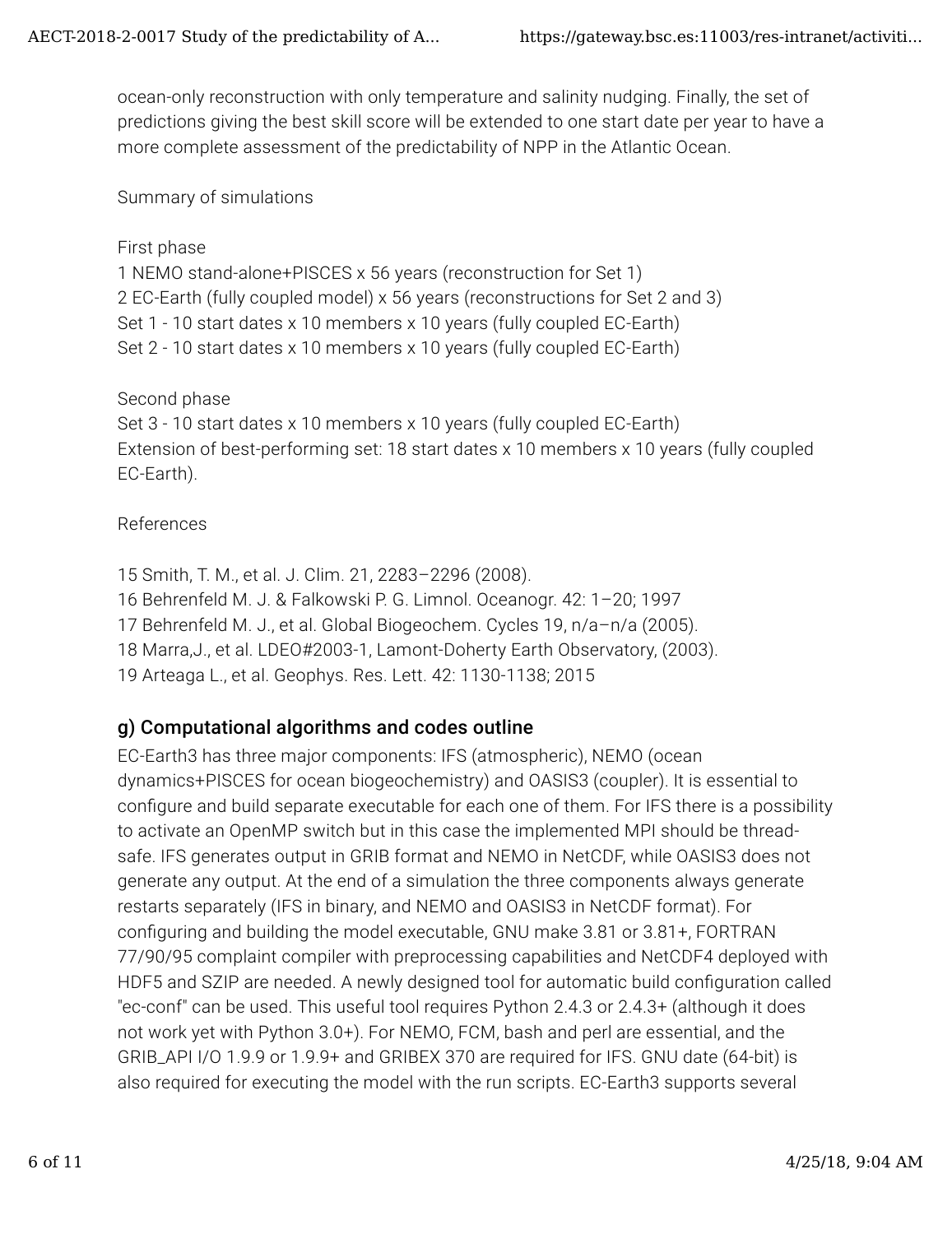configurations which have already been tested on various supercomputing platforms, Marenostrum3 and Marenostrum4 among them. In this activity we will use the T255- ORCA1 configuration, which corresponds to a spatial resolution of 80 km in the atmosphere and 100 km in the ocean. In order to store sources and initial data, the experiments require at least ~100 GB of disk space for each release. Currently, four releases of EC-Earth3 are available, v3.0, v3.0.1, v3.1 and v3.2. This activity is planned to be carried out with the version v3.2

## 3. Software and Numerical Libraries

Software components that the project team requires for the activity.

#### a) Applications + Libraries

BLAS, FFTW, HDF5, LAPACK, NETCDF, R, OPENMPI, UDUNITS, NCO

#### b) Compilers and Development Tools

GCC, TOTALVIEW, INTEL

#### c) Utilities + Parallel Debuggers and Performance Analysis Tools

CMAKE, PERL, PYTHON, VALGRIND, NCVIEW, NCL, AUTOCONF

#### d) Other requested software

GRIP\_API, CDO

#### e) Proprietary software

## 4. Research Team Description

#### a) Personal Data

| Name of Team Leader Raffaele Bernardello |                                 |
|------------------------------------------|---------------------------------|
| Gender                                   | Male                            |
| Institution                              | Barcelona Supercomputing Center |
| e-mail                                   | raffaele.bernardello@bsc.es     |
| Phone                                    | 934137678                       |
| <b>Nationality</b>                       | Italy                           |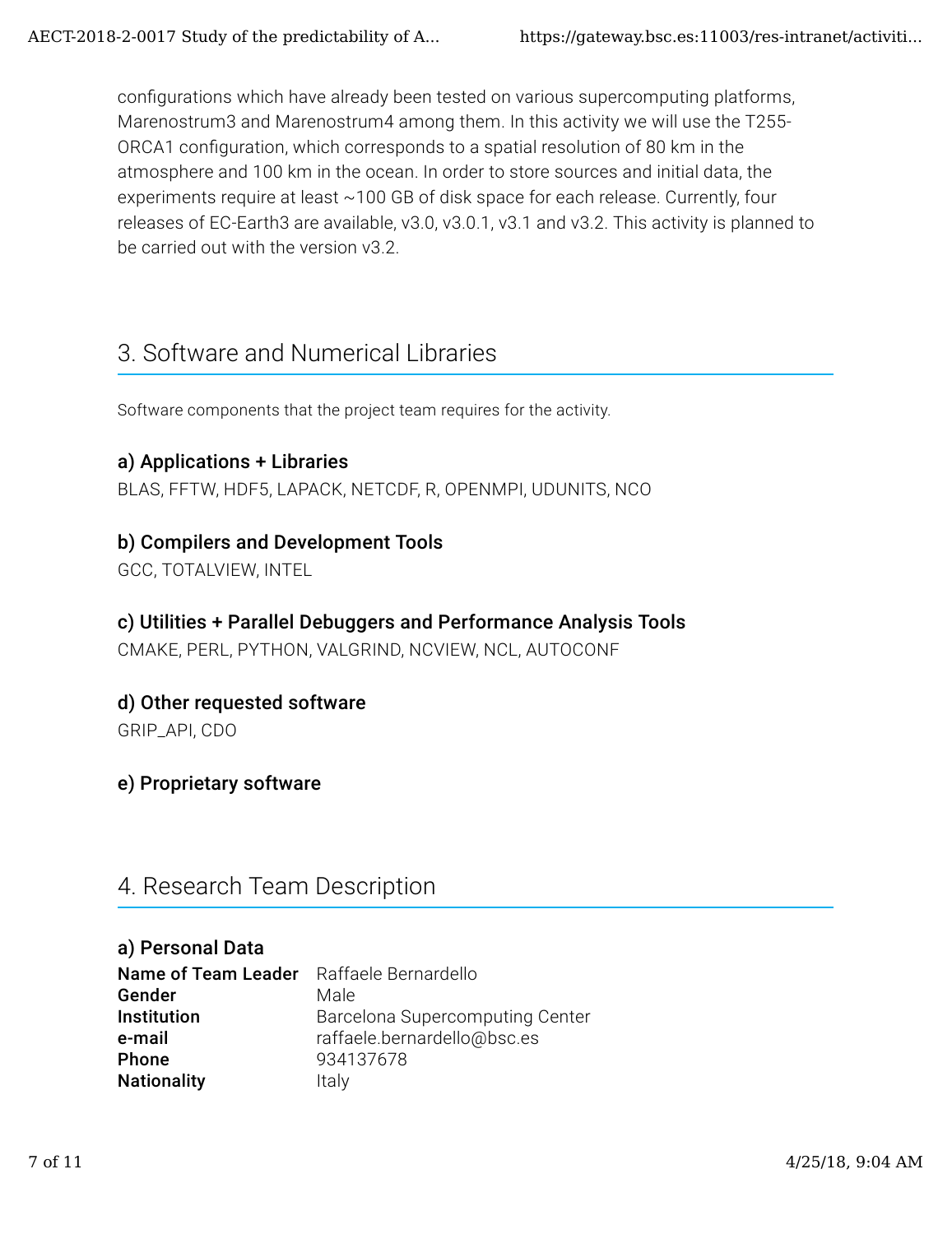#### b) The employment contract of the activity leader with the research organisation is valid at least 3 months after the end of the allocation period.

Yes

### c) Curriculum Vitae of the Team Leader

Dr. Raffaele Bernardello (Team leader on this project) has a wide experience in the use and development of Earth System Models, particularly on the ocean biogeochemical aspect. During his PhD (Universitat Politecnica de Catalunya, Spain) he implemented a coupled physical-biogeochemical model con�guration for the Western Mediterranean Sea to study the interannual variability of phytoplankton blooms and their relation to the export of organic matter (20). After the completion of his PhD he joined the Ocean and Climate Dynamics group at the University of Pennsylvania as a postdoctoral researcher under the supervision of Dr. I. Marinov. At the same time Bernardello has strictly collaborated with the Atmospheric and Oceanic Sciences department at Princeton University, led by Prof. J. Sarmiento. During this time he has directed his research at unveiling the complex mechanisms regulating the response of ocean carbon uptake to projected physical perturbations driven by future climate change using a climate model, with particular attention to Southern Ocean's dynamics (21, 22). Bernardello then moved to the UK where he accepted a position as a research scientist within the Ocean Biogeochemistry and Ecosystem Department at the National Oceanography Centre (NOC), Southampton. At NOC Bernardello collaborated, among others, with Dr. A. Martin and Prof. S. Khatiwala to investigate the impact on global nutrient distributions of different parameterizations commonly used in ESMs for export and remineralization of organic matter (23). Finally, in 2017 Bernardello joined BSC as a Marie-Curie fellow. At BSC, Bernardello is leading the effort in extending the department's experience in near-term predictions to ocean biogeochemical conditions and the global carbon cycle. Bernardello has been recently granted a national project (DeCUSO Ref:CGL2017-84493-R ) to investigate the predictability of decadal variability in Southern Ocean carbon uptake.

#### References

20 Bernardello, R. et al. Biogeosc. 9, 4233–4245 (2012). 21 Bernardello, R. et al. J. Clim. 27, 2033–2053 (2014). 22 Bernardello, R. et al. Geophys. Res. Lett. 41, (2014). 23 Bernardello, R. et al. Submitted to Glob. Biogeochem. Cycles.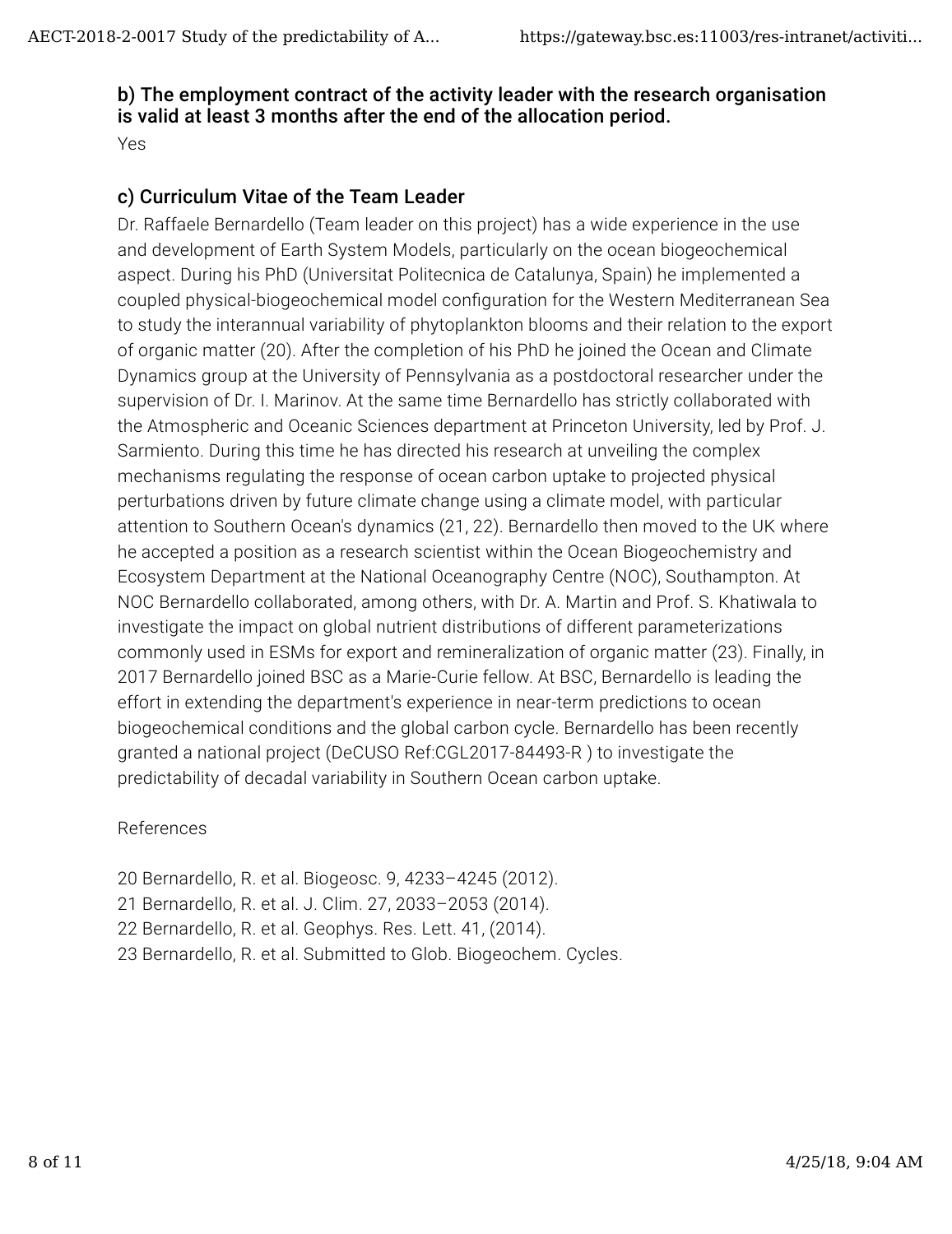#### d) Names of other researchers involved in this activity

Francisco Doblas-Reyes (francisco.doblas-reyes@bsc.es) Etienne Tourigny (etienne.tourigny@bsc.es) Pablo Ortega (pablo.ortega@bsc.es) Valentina Sicardi (valentina.sicardi@bsc.es) Yohan Ruprich-Robert (yruprich@bsc.es) All at Barcelona Supercomputing Center

#### e) Relevant publications

Bernardello, R. et al. (2014) Response of the Ocean Natural Carbon Storage to Projected Twenty-First- Century Climate Change. Journal of Climate 27: 2033-2053.

Bernardello, R. et al. (2014) Impact of Weddell Sea deep convection on natural and anthropogenic carbon in a climate model. Geophysical Research Letters 41: 7262–7269.

Doblas-Reyes, F. J. et al. Initialized near-term regional climate change prediction. Nat Comm. 4, 1715 (2013).

Guemas, V. et al. A review on Arctic sea-ice predictability and prediction on seasonal to decadal time- scales. Q. J. R. Meteorol. Soc. 142, 546-561 (2014).

Guemas, V., Doblas-Reyes, F. J., Andreu-Burillo, I. & Asif, M. Retrospective prediction of the global warming slowdown in the past decade. Nat. Clim. Chang. 3, 1–5 (2013).

## 5. Resources

#### a) Estimated resources required for the Activity for the current Application Period

| <b>Requested machine</b>                    | MareNostrum 4 ((Intel(R) Xeon(R) Platinum 8160, 2.10GHz<br>with Intel(R) Omni-Path / 165888 cores) |         |  |
|---------------------------------------------|----------------------------------------------------------------------------------------------------|---------|--|
| <b>Interprocess</b><br>communication        | <b>Tightly Coupled</b>                                                                             |         |  |
| <b>Typical Job Run</b>                      |                                                                                                    |         |  |
| Number of processors needed for each<br>job |                                                                                                    | 720.00  |  |
| Estimated number of jobs to submit          |                                                                                                    | 4800.00 |  |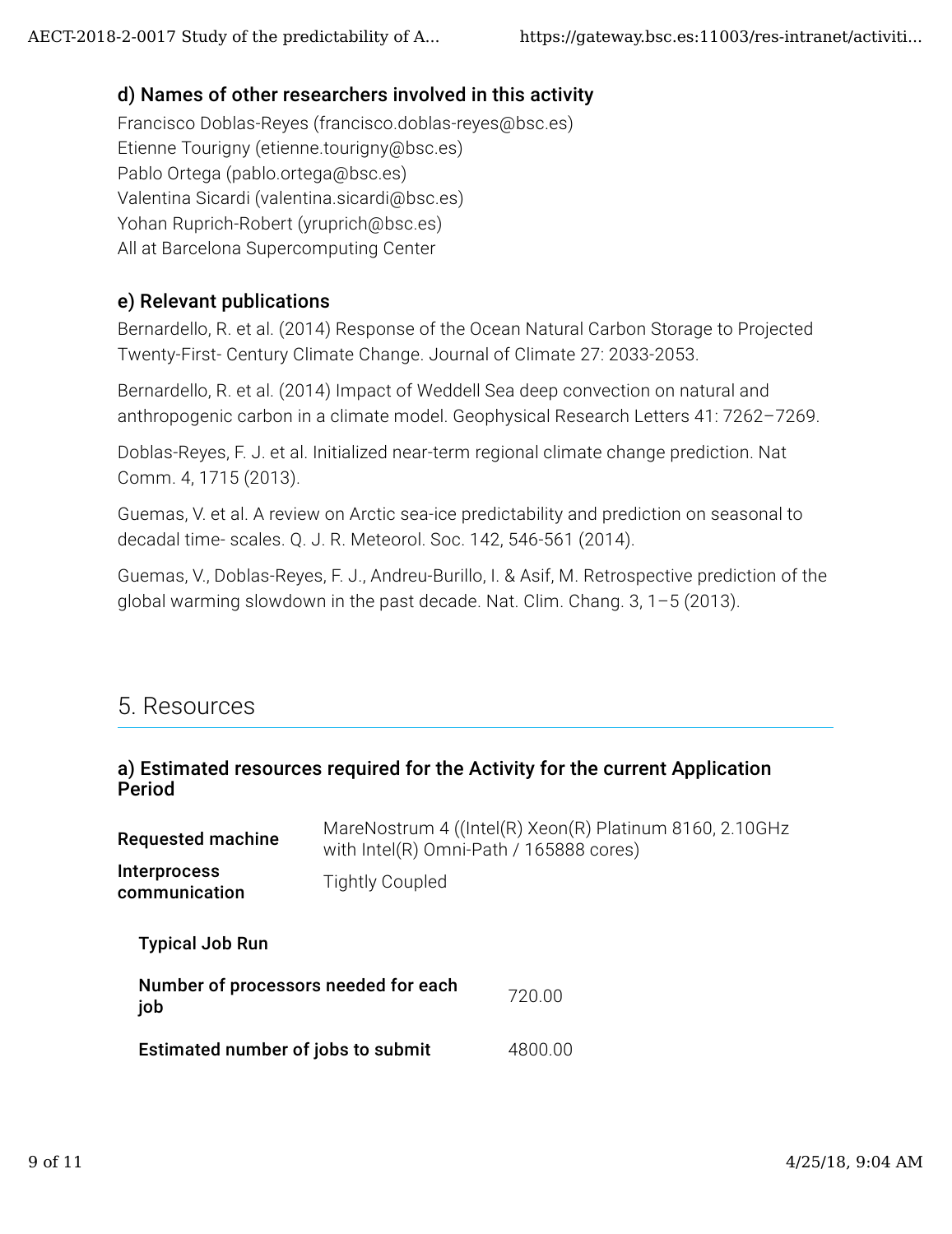| Average job durations (hours) per job               |                | 1.00     |                  |          |
|-----------------------------------------------------|----------------|----------|------------------|----------|
| Total memory used by the job (GBytes)               |                | 100.00   |                  |          |
| Largest Job Run                                     |                |          |                  |          |
| Number of processors needed for each<br>job         |                | 0.00     |                  |          |
| Estimated number of jobs to submit                  |                | 0.00     |                  |          |
| Average job durations (hours) per job               |                | 0.00     |                  |          |
| Total memory used by the job (GBytes)               |                | 0.00     |                  |          |
| <b>Total disk space</b><br>(Gigabytes)              | Minimum        | 1500.00  | <b>Desirable</b> | 2000.00  |
| <b>Total scratch space</b><br>(Gigabytes)           | <b>Minimum</b> | 10000.00 | <b>Desirable</b> | 10000.00 |
| Total tape space<br>(Gigabytes)                     | Minimum        | 0.00     | <b>Desirable</b> | 0.00     |
| <b>Total Requested time (Thousands of</b><br>hours) |                | 3800.00  |                  |          |

If this activity is asking for more than 5Million CPU hours, you need to justify the amount of resources requested for the activity. (max 1000 characters)

**INFORMATION:** The estimated cost of the requested hours, considering only the electricity cost, is 4066 euros.

The required resources have to be executed in the selected machines, the other architectures do not fit the requirements to execute the proposal. \*\* this option implies that if no hours in this machine/these machines are available, the acces committee will reject the full application.

#### b) Estimate of the total resources that the Activity will require until it is completed (including the present and all the following Application Periods)

Number of application periods expected to complete this Activity 2

Total Requested Time (thousands of hours) expected to complete this Activity